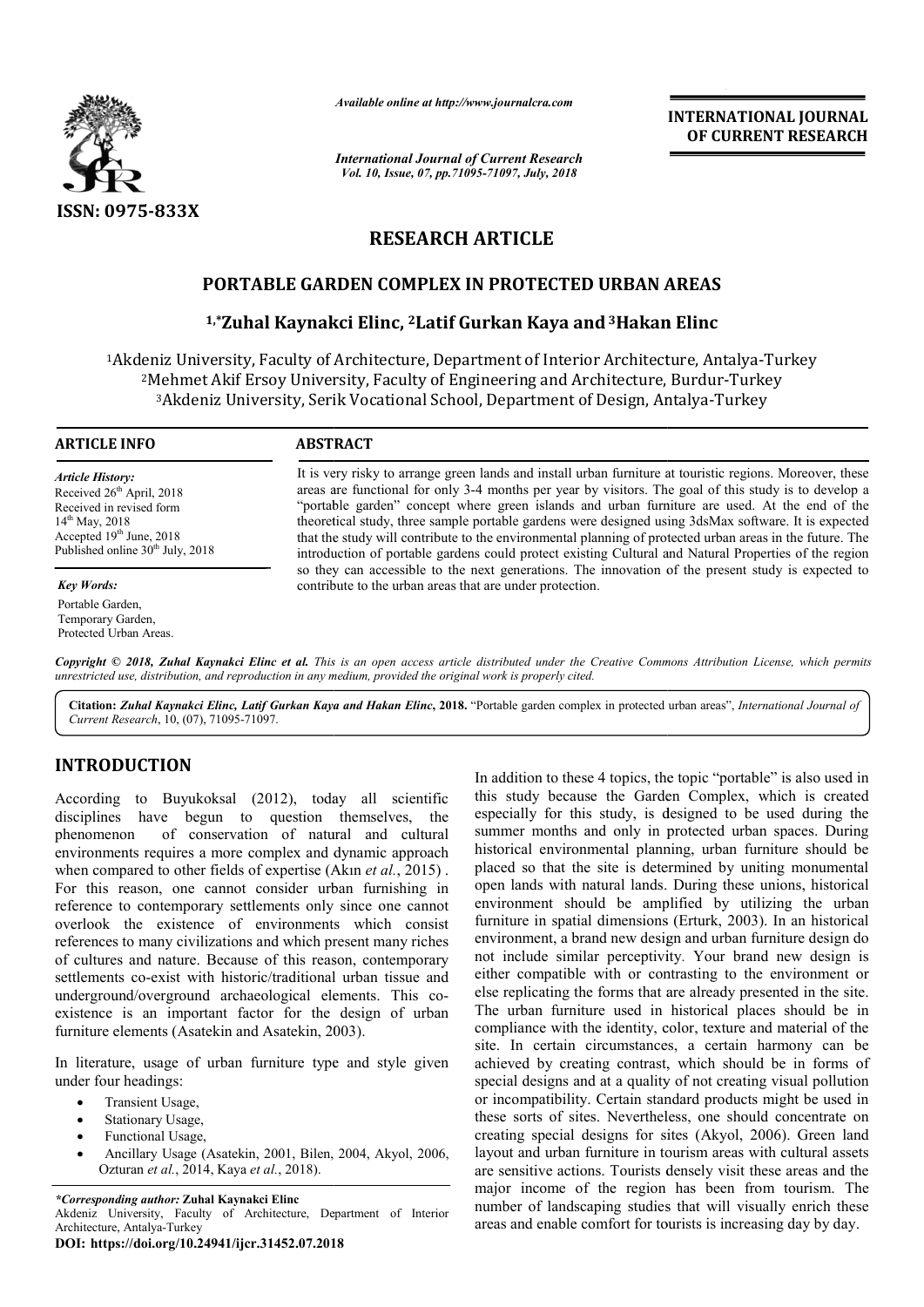In this study, green land islands that will minimize the negative effects on cultural assets in touristic areas and portable (temporary) garden complex where urban furniture may be used shall be described and a comprehensive analysis with sample models shall be provided.

## **MATERIALS AND METHODS**

Tourism regions with cultural assets in Mediterranean and Aegean Regions of Turkey have been chosen as the case area. Portable (temporary) garden model has been developed in these regions after 20 years of field studies and observations. These gardens have been modeled in three dimensions using 3dsMax software.

## **1st Design Concept**

**Designer:** Yasemin Sarıca

### **Concept:** Timeless ships

It is a design which can be applied after the experts determine the lighting areas in tourism regions with cultural assets. The furniture which is designed as a system that is open during summer months and closed during winter months have 2 garbage bins, 2 lounge areas and 1 lighting. It has been designed to have an iron garbage bin, iron lighting pole and first class pinewood lounge area and external cover. Using electrostatic painting in coloring the design shall extend the lifespan of product. Different versions of this system have also been tried. Lounge area-flowerpot or just flowerpot may be used at parts where it is not allowed to place a garbage bin (Fig. 1).



**Figure 1. Timeless ships by Yasemin Sarıca**

**2nd Design Concept**

**Designer:** Cagatay Ozer

**Concept:** All time present artifacts

The design shall preserve its 7x3 m standard container size when it is closed. When it is opened for use, it shall cover an area of 7x8 m. This means on average 20 people can sit in this unit.

The upper part of mobile amphitheater shall provide the power need of user (such as mobile phone battery) with the solar panel. It is aimed to color the environment with the ornamental plants placed on open wings. Moreover, it is aimed to prevent environmental pollution with the garbage bins on side wing (Fig. 2).



**Figure 2. All time present artifacts by Çagatay Ozer**

#### **3rd Design Concept**

**Designer:** Olcay Turkay

**Concept:** Meander (art)

Today's building/structuring; temporary outdoor social events make urban furniture a necessity. This design is based on Lycian mosaics. It is thought to be produced with light plastic materials or composed materials. When the units without wheels are reversed, they transform into pot, green area floor or bench. Metal or plastic lightings may be placed in the slots within the unit. The garbage bins prepared in the same form have separated internal bins for glass, paper, and organic garbage (Fig. 3).



**Figure 3. Meander (art) by Olcay Turkay**